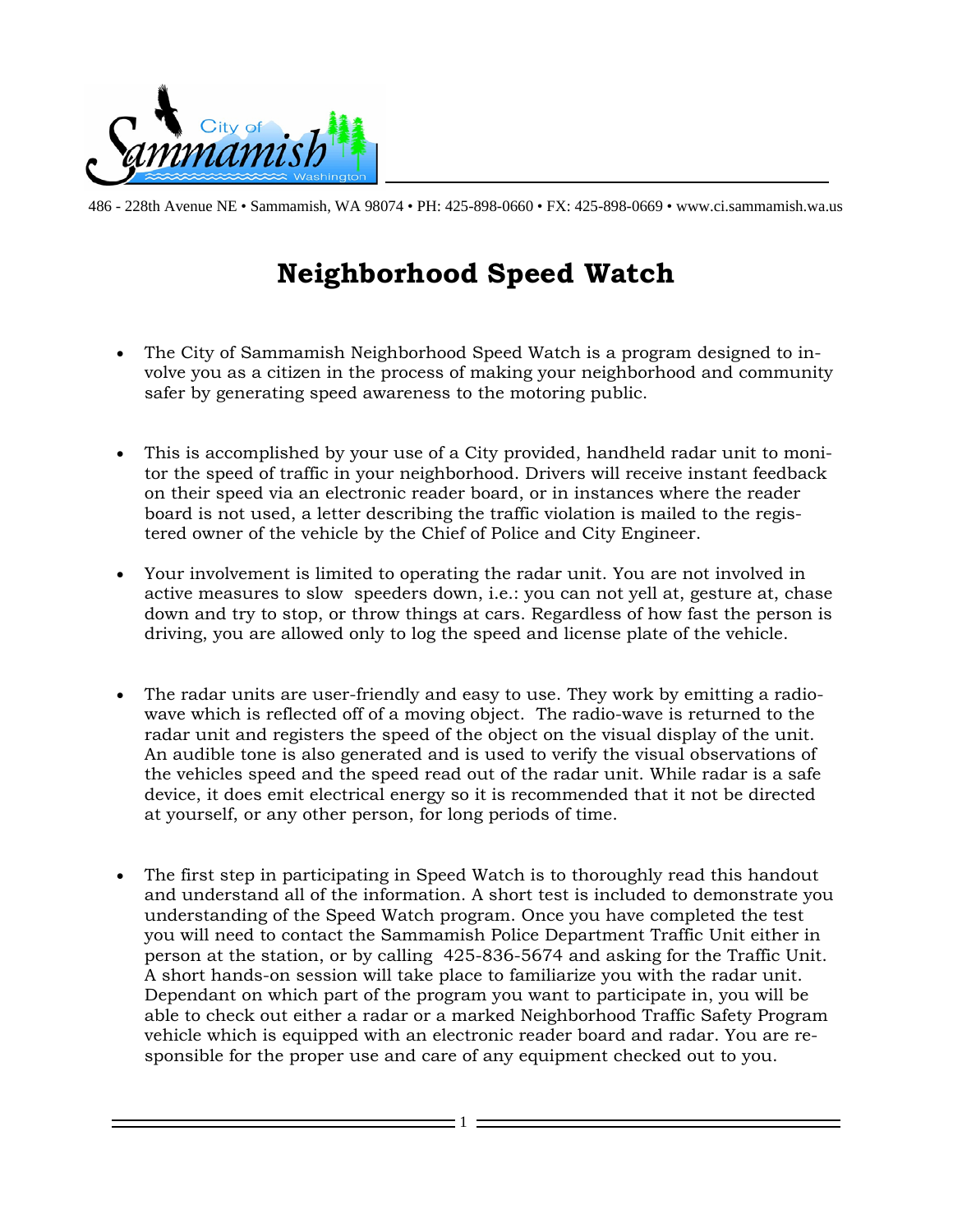#### Neighborhood Speed Watch…cont'd

- Once you have the equipment you need to locate a safe location from which to operate the radar. As the radar needs a 12 volt power source you have to have a car for a power source. We do not allow the use of other devices such as a generator or a stand-alone car battery as a power source. Your car will need to be parked so as to be completely off of the roadway and not impede traffic flow or visibility, in other words not blocking the view of an intersection, crosswalk or other hazard. A highly visible traffic vest is provided to you with the radar. You have to wear the vest while operating the radar. Pay close attention to where you position yourself. Make sure that you are visible and are not in the roadway. If others are helping you conduct the survey then they too will need to adhere to these guidelines.
- As radar is an electrical device, it is important that you check it for accuracy each time you set up for operation. This is done by using a vibrating tuning fork for an external check and by depressing a button on the radar unit to perform an internal test.
- You begin the testing process by first locating the Power/Volume switch which is the round knob on the left rear part of the unit. It is marked "Power" and on the left side says "On" and "Vol" on the right side. Make sure that the knob is turned fully to the left. This ensures that it is off. Then plug the cigarette lighter plug into a 12 volt power outlet. Turn the "Power" knob fully to the left. If a small red light isn't on then repeat the first step, ensuring that the power plug is properly seated in the outlet. Next, push the button over "Lamp Test" next to the Power knob. All of the lights in the display window must light up and you should see three 8's. Now make sure that the knob to the right of the Power switch, labeled "Range" is turned fully to the right. Find the word "Hold" on the display. This indicates if the "Hold" feature of the unit is on. There should not be a red light displayed over it. If one is, then depress the blue button on the right front side of the unit. Once the light is out and the hold feature turned off you can begin the testing process.
- The external test is done by turning on the power to the radar unit and then tapping the tuning fork against a non-metallic surface (striking the fork against a hard surface will damage the tuning fork and costs about \$100.00 to replace). While the fork is vibrating hold it up in front of the emitter cone of the radar, the colored glass end of the unit, until a speed is displayed on the unit. The speed that should be displayed is engraved on the tuning fork. The displayed speed must be within 2 MPH+/- of this speed.
- Next check the internal calibration of the unit by depressing the "Test" button which is located to the right of the " Range" button. You should see the number 32 in the display window.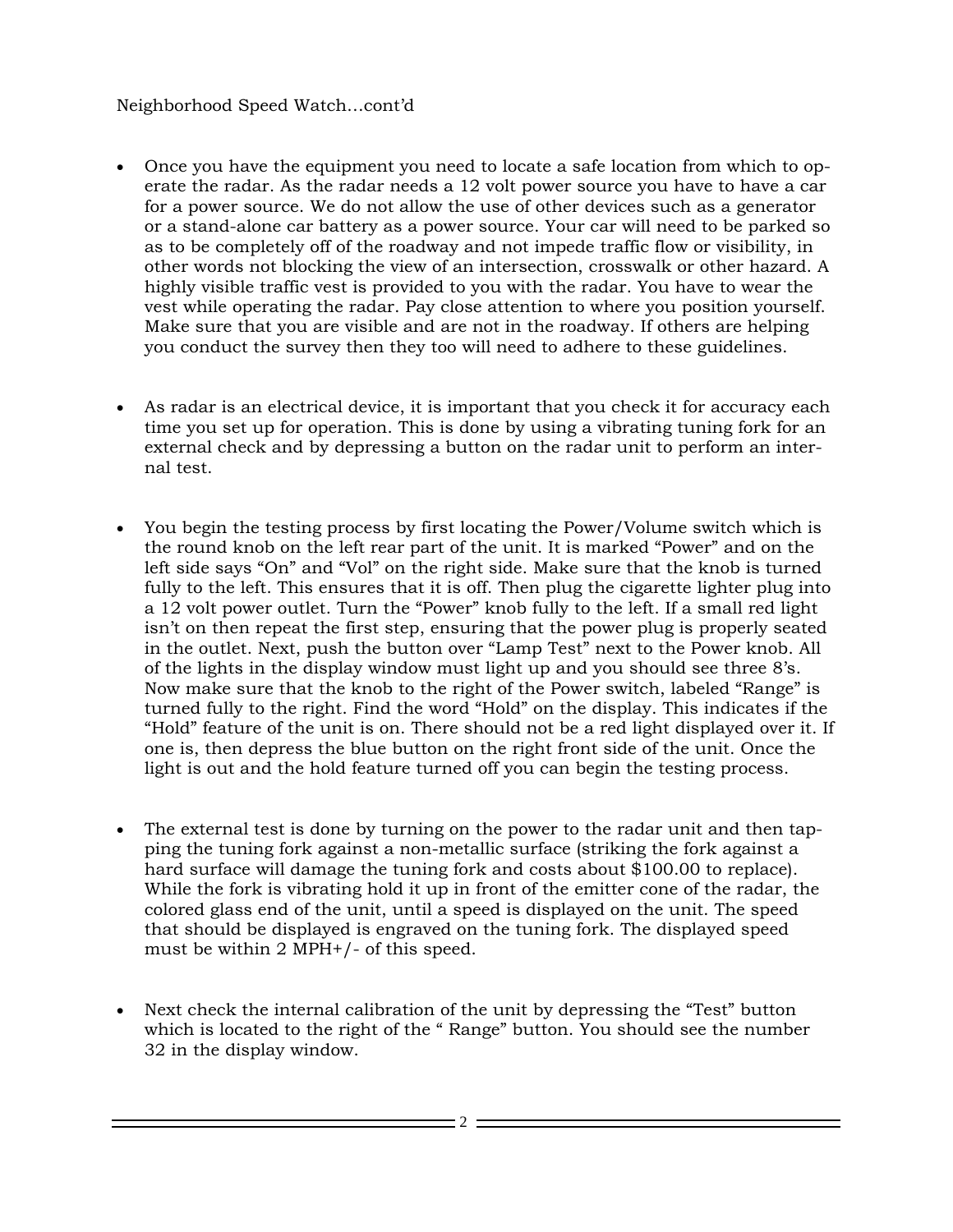#### Neighborhood Speed Watch…cont'd

- Congratulations! You have successfully checked the calibration of the radar and are now ready to start checking the speed of passing cars.
- To obtain the speed of a car, you need to hold the radar so that it is emitting its beam towards a car that is either coming towards or away from you. It is important to hold the radar so that it remains fairly parallel to the roadway instead of turning it and following the car with it as it goes by as this will result in obtaining an inaccurate speed. You can use the hold feature to stop the radar from emitting a beam while you are waiting for another car to come by.
- Use the enclosed log sheet to record the speed and license plate number of vehicles you catch speeding. You need to use some measure of discretion when logging violators. While you may want us to contact any speeder in your neighborhood regardless of their speed, we ask that you log those which are 8 - 10 miles an hour and more over the speed limit.
- When you are done with your session of logging violations first turn off the Power knob and then unplug the unit.
- Your completed log sheets will need to be turned in to us along with the equipment you checked out when the loan term ends.
- Again, we want to stress that you are acting merely in the capacity of a collector of information. Representing yourself as a law enforcement officer, or as an agent of the Police Department, or involving yourself in confrontations with violators or being arrested for DUI will result in the denial of your further participation in the Neighborhood Speed Watch Program. It is imperative that you return all loaned items at the specified time as others will be scheduled to use the equipment and will be waiting for it.
- Your help in making your neighborhood safe is greatly appreciated by us. We will be mailing violation notification letters to the registered owners of the cars you logged. Help us to help you by being a frequent participant in the Neighborhood Speed Watch Program. Again, Thanks!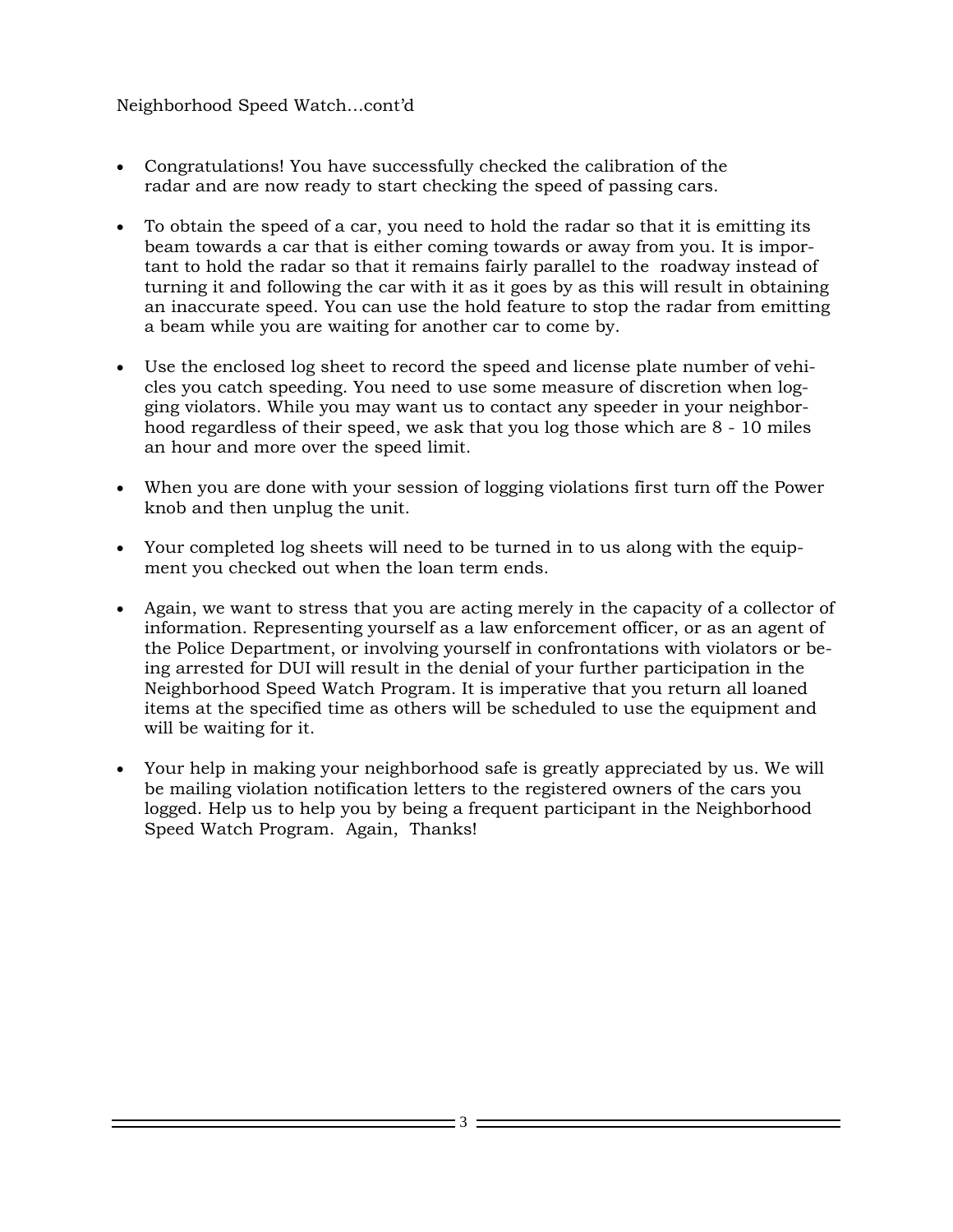### *Controls and Indicators*

### *REAR VIEW*



- A. **POWER/VOLUME (PWR/VOL).** Dual purpose control for ON/OFF and target Doppler audio volume.
- B. **LAMP TEST.** When the Lamp Test button is pressed, the system will illuminate all display segments. The display will register "888" and the four LED indicators (XTAL ERR, LO VOLT, RFI, HOLD) will light, indicating proper functioning of all lighting segments.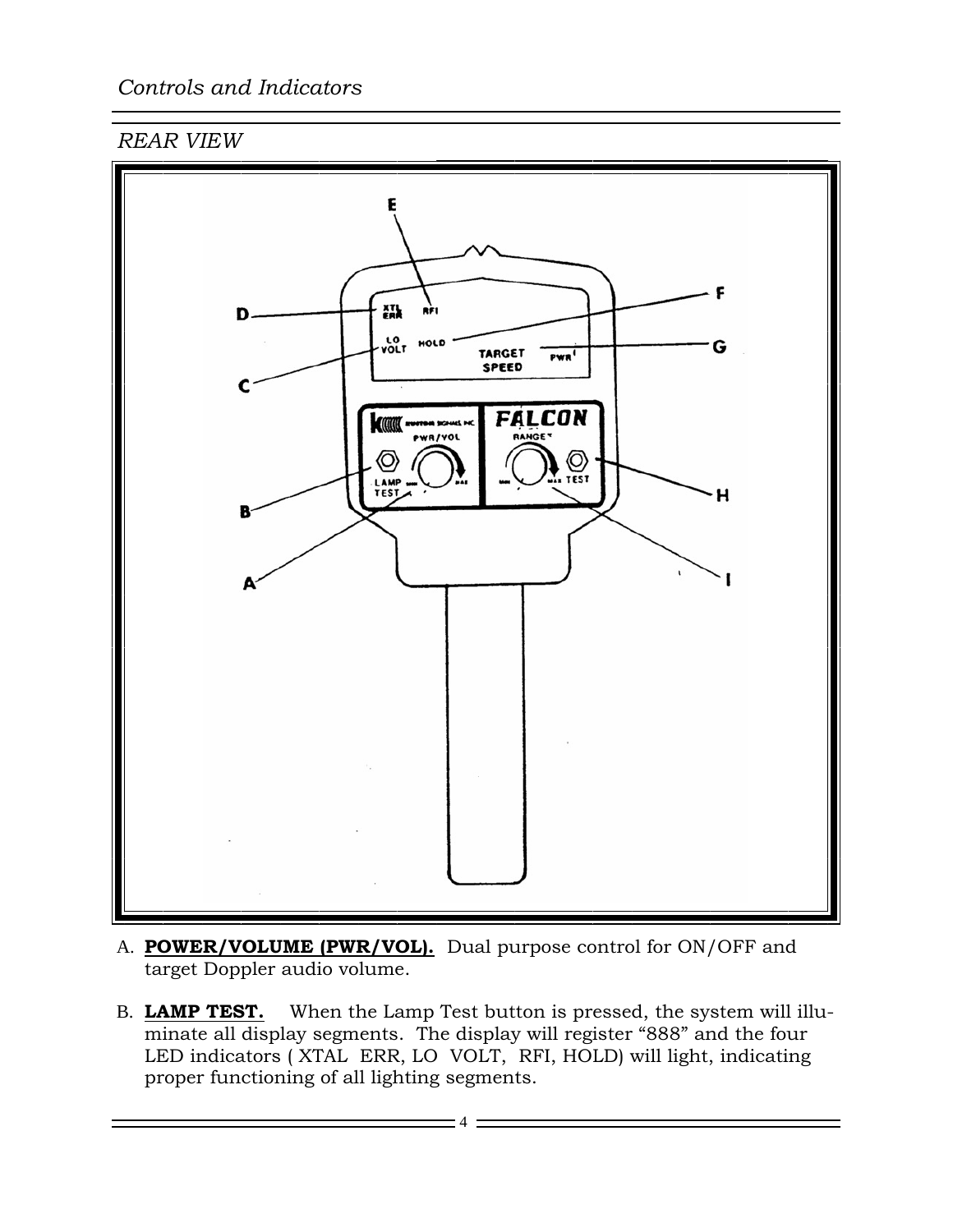- **C. LOW VOLTAGE INDICATOR (LO VOLT).** When lit, indicates battery voltage has dropped below 10.8 volts, resulting in the inhibiting of further speed measurements and blanking of the target display within 2-3 seconds.
- **D. CRYSTAL ERROR (XTAL ERR) INDICATOR.** When lit, indicates dual crystal comparison has failed, resulting in the inhibiting of further speed measurements and the blanking of the target display with 2-3 seconds.
- **E. RFI INDICATOR (RFI).** When lit, indicates the presence of strong RF interference, resulting in the inhibiting of further speed measurements and blanking of the target display within 2-3 seconds.
- **F. HOLD INDICATOR.** When lit, indicates the HOLD switch has been depressed and the microwave source is turned off. Audio is automatically turned off.
- **G. TARGET DISPLAY.** Three full digits which display target speeds between approximately 10 and 199 MPH.
- **H. TEST.** Pressing the button causes the radar to perform an internal circuit test resulting in a readout of "32" in the display. This will be accompanied by a brief audio signal. This test readout cannot be locked in by the operator.
- **I. RANGE.** Allows the operator to reduce or extend the effective range of the radar. Fully clockwise is the maximum range position.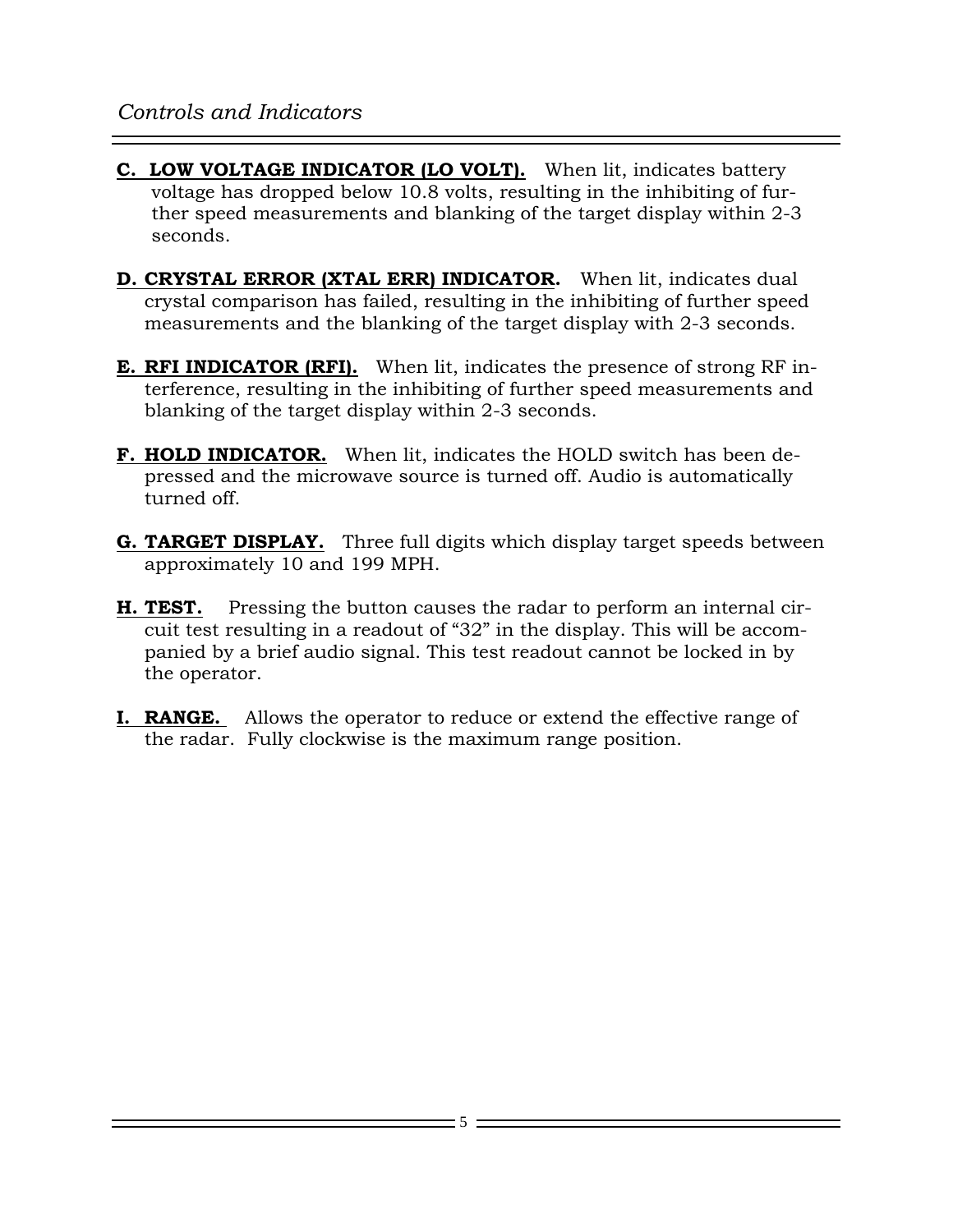## *Controls and Indicators*





- **J. SQUELCH/UNSQUELCH.** Provides manual override to the normal audio squelch when the display is blank. In the SQ position, audio will only be heard while a target speed is being displayed.
- K. **AIMING SIGHTS.** Enables the operator to correctly aim the falcon antenna to obtain maximum effective range.
- L. **HOLD**. Pressing this button places the system in the Hold Mode to avoid detection by traffic radar detectors. All microwave emission will be shut off, the display will blank, and the HOLD indicator will light. This button also releases the system from the Hold Mode.
- M. **LOCK/RELEASE (TRIGGER).** Pulling the trigger once will lock a target vehicle's speed into the display. The display will flash and a short 500 Hz tone will be heard. Audio is automatically un-squelched while a reading is locked. Pulling the trigger a second time will release a locked-in speed.

**NOTE:** Some localities do not permit the use of any speed locking function. For this reason, your unit may not be equipped with the Lock/Release capability. (The trigger will be present, but will not be functional.)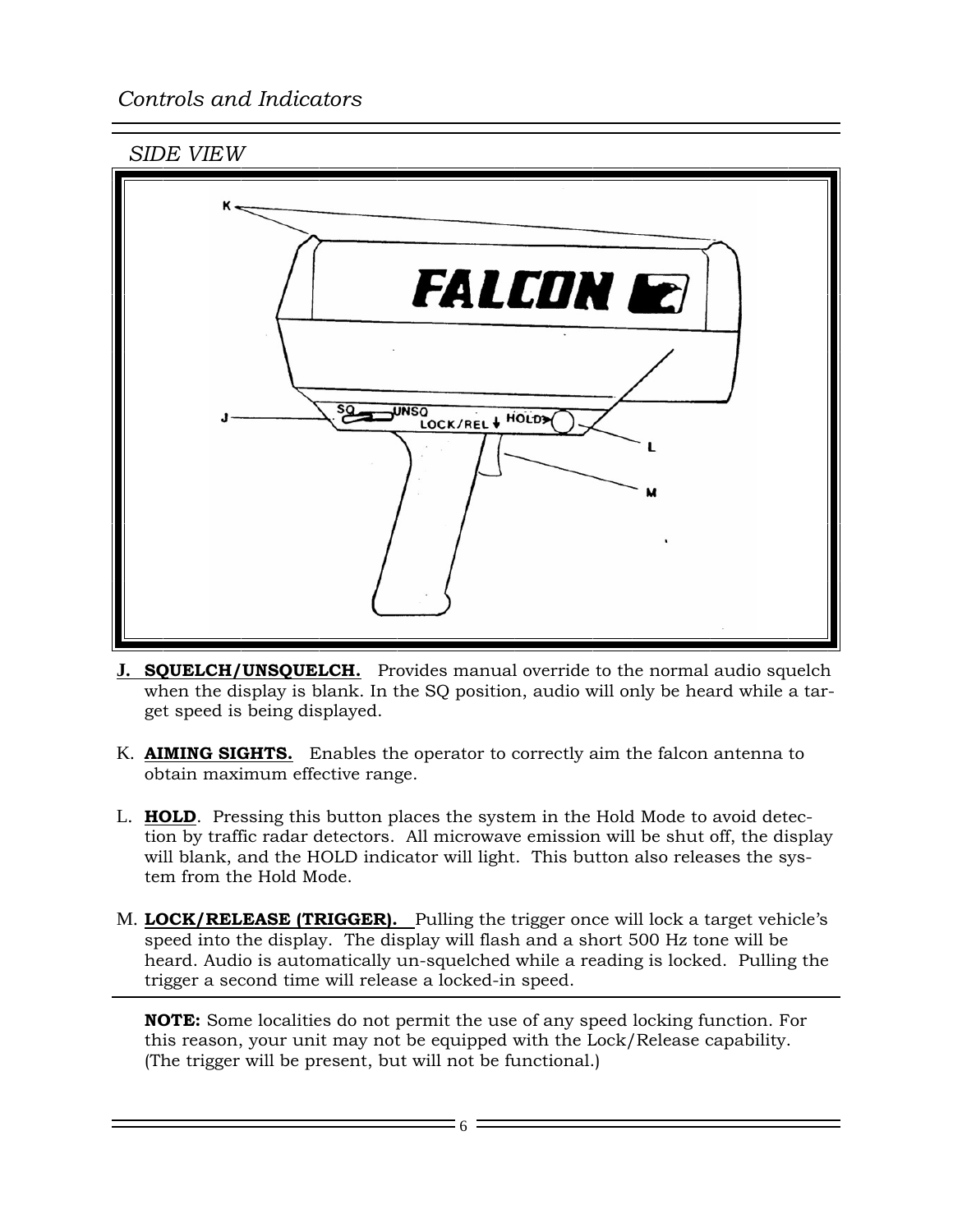

# **Neighborhood Speed Watch**

| Name of Radar Operator:                    |  |  |  |  |
|--------------------------------------------|--|--|--|--|
|                                            |  |  |  |  |
| City, State, Zip Code:                     |  |  |  |  |
| Telephone Number (include area code): ____ |  |  |  |  |

I, https://www.fat.com/induction/induction/induction/induction/induction/induction/induction/induction/induction/induction/induction/induction/induction/induction/induction/induction/induction/induction/induction/induction

 $\mathcal{L}_\text{max} = \mathcal{L}_\text{max} = \mathcal{L}_\text{max} = \mathcal{L}_\text{max} = \mathcal{L}_\text{max} = \mathcal{L}_\text{max} = \mathcal{L}_\text{max}$ 

• The radar unit and associated accessories, as listed below, have been loaned to me by the City of Sammamish Police Department, as provided by the Neighborhood Watch Speed Program. Accessories:

• The radar unit, which has been loaned to me, is a delicate instrument and must be handled carefully. I will be responsible for protecting it and returning it in good working order. I understand that users must be 21 years of age or older.

- As an operator, I am not a City of Sammamish employee or a law enforcement officer and will not communicate or seek to communicate by my actions or speech that I am.
- I will not attempt to chase, stop, or apprehend drivers, nor will I encourage any other person to do so. No gestures or verbal comments will be made by me, nor will I throw objects at vehicles/drivers.
- I have been trained on the proper usage and safe operations of the radar gun and associated equipment.
- I agree that the radar unit and any associated equipment will be returned on or before the date specified below…

Signed:\_\_\_\_\_\_\_\_\_\_\_\_\_\_\_\_\_\_\_\_\_\_\_\_\_\_\_\_\_\_\_\_\_ Date:\_\_\_\_\_\_\_\_\_\_\_\_\_\_\_\_\_\_\_\_\_\_\_\_\_\_\_ Return Date and Time:  $\begin{array}{ccc} \text{Actual Return:} \end{array}$ Received By: <u>2003 - 2004 - 2005 - 2006 - 2007 - 2008 - 2009 - 2009 - 2009 - 2009 - 2009 - 2009 - 2009 - 2009 - 2009 - 2009 - 20</u>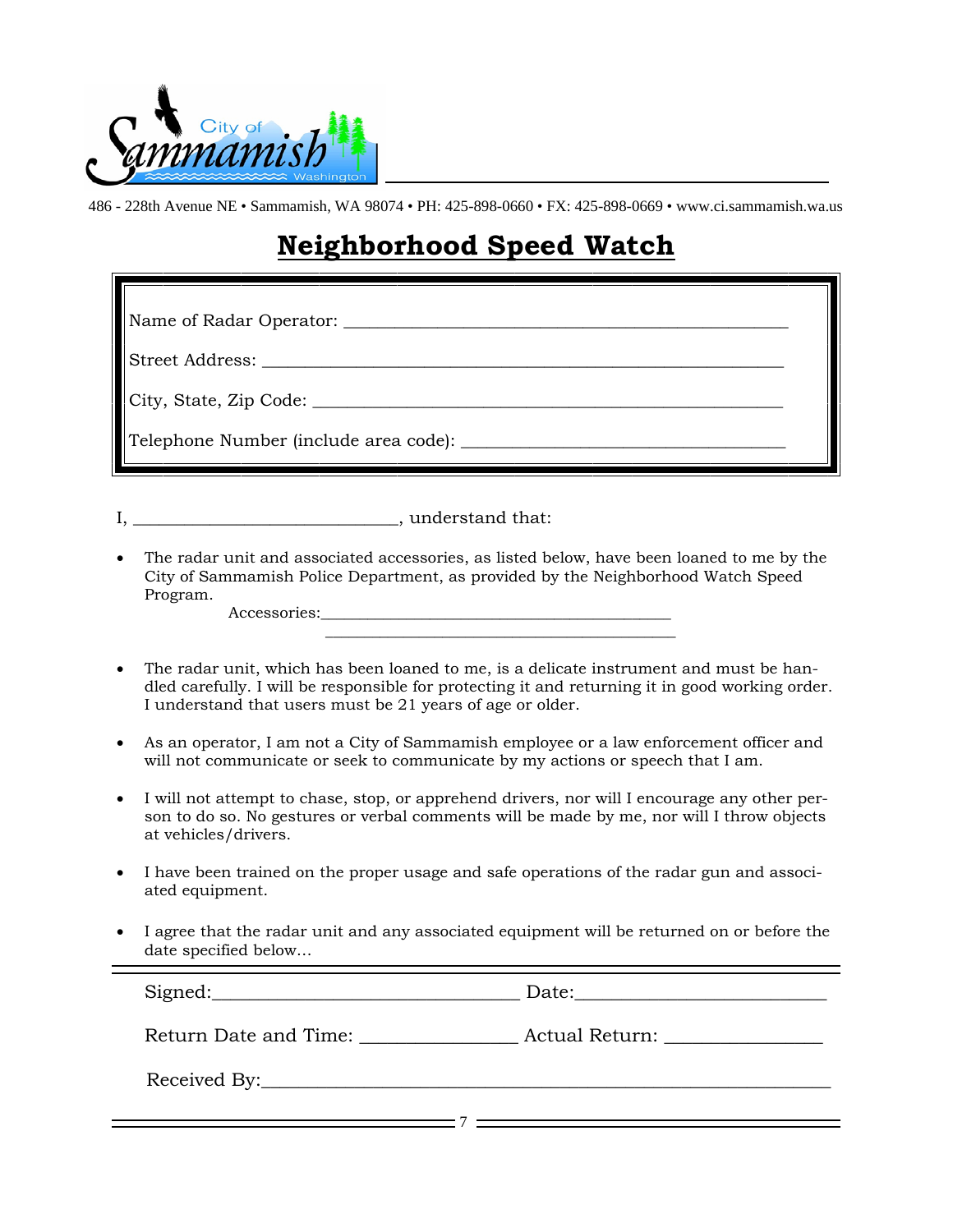

| City of Sammamish<br>Radar Operator's Test |  |      |  |  |  |  |
|--------------------------------------------|--|------|--|--|--|--|
| Printed Name                               |  |      |  |  |  |  |
| Signature                                  |  | Date |  |  |  |  |

Circle the correct answer:  $T = True$   $F = False$ 

| 1. It is safe to point the Radar unit at another person for long periods of time.                                                         | T | $\mathbf F$  |
|-------------------------------------------------------------------------------------------------------------------------------------------|---|--------------|
| 2. I should never lay the Radar unit on my lap while it is turned on.                                                                     | T | $\mathbf{F}$ |
| 3. When someone speeds by me terribly fast, I should yell at them.                                                                        | T | $\mathbf{F}$ |
| 4. Chasing and trying to stop speeder is authorized.                                                                                      | T | $\mathbf{F}$ |
| 5. I am allowed to enter the police station at any time and take any Radar unit.                                                          | T | $\mathbf{F}$ |
| 6. It is important to check that the Radar unit is functioning properly.                                                                  | T | $\mathbf{F}$ |
| 7. I should never throw objects at speeding vehicles.                                                                                     | T | $\mathbf{F}$ |
| 8. It is not important to get the Radar unit returned on time.                                                                            | T | $\mathbf{F}$ |
| 9. I should document speeds even one mile an hour over the speed limit.                                                                   | T | $\mathbf{F}$ |
| 10. If I get convicted of Driving Under The Influence Of Alcohol, I will no<br>longer be allowed in the Neighborhood Speed Watch Program. | T | $\mathbf{F}$ |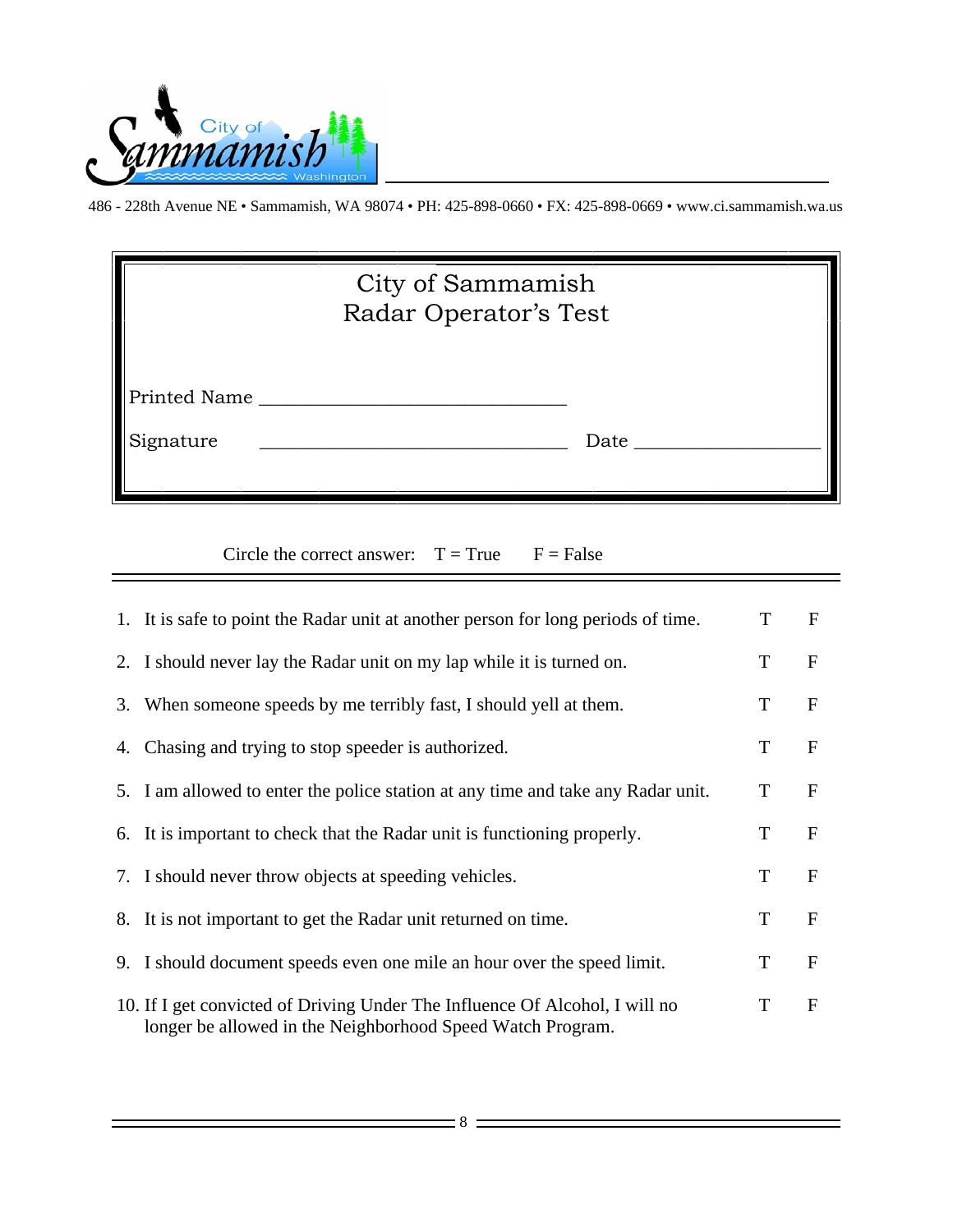

## **Citizen Radar Operators Neighborhood Speed Watch Offender Vehicle Log**

|                                                                            | Time Started: |  |  |  |  |  |
|----------------------------------------------------------------------------|---------------|--|--|--|--|--|
|                                                                            |               |  |  |  |  |  |
| Weather Conditions (circle one): Clear Overcast Foggy Bright Dry Rainy Icy |               |  |  |  |  |  |
|                                                                            |               |  |  |  |  |  |

Address: \_\_\_\_\_\_\_\_\_\_\_\_\_\_\_\_\_\_\_\_\_\_\_\_\_\_\_\_\_\_\_\_\_\_\_\_\_\_\_ Phone Number: \_\_\_\_\_\_\_\_\_\_\_\_\_\_\_\_\_

| No.            | License Plate # Description | Speed | No. | License Plate # Description | <b>Speed</b> |
|----------------|-----------------------------|-------|-----|-----------------------------|--------------|
| $\mathbf 1$    |                             |       | 16  |                             |              |
| $\overline{2}$ |                             |       | 17  |                             |              |
| 3              |                             |       | 18  |                             |              |
| 4              |                             |       | 19  |                             |              |
| $\mathbf 5$    |                             |       | 20  |                             |              |
| 6              |                             |       | 21  |                             |              |
| $\overline{7}$ |                             |       | 22  |                             |              |
| 8              |                             |       | 23  |                             |              |
| 9              |                             |       | 24  |                             |              |
| 10             |                             |       | 25  |                             |              |
| 11             |                             |       | 26  |                             |              |
| 12             |                             |       | 27  |                             |              |
| 13             |                             |       | 28  |                             |              |
| 14             |                             |       | 29  |                             |              |
| 15             |                             |       | 30  |                             |              |